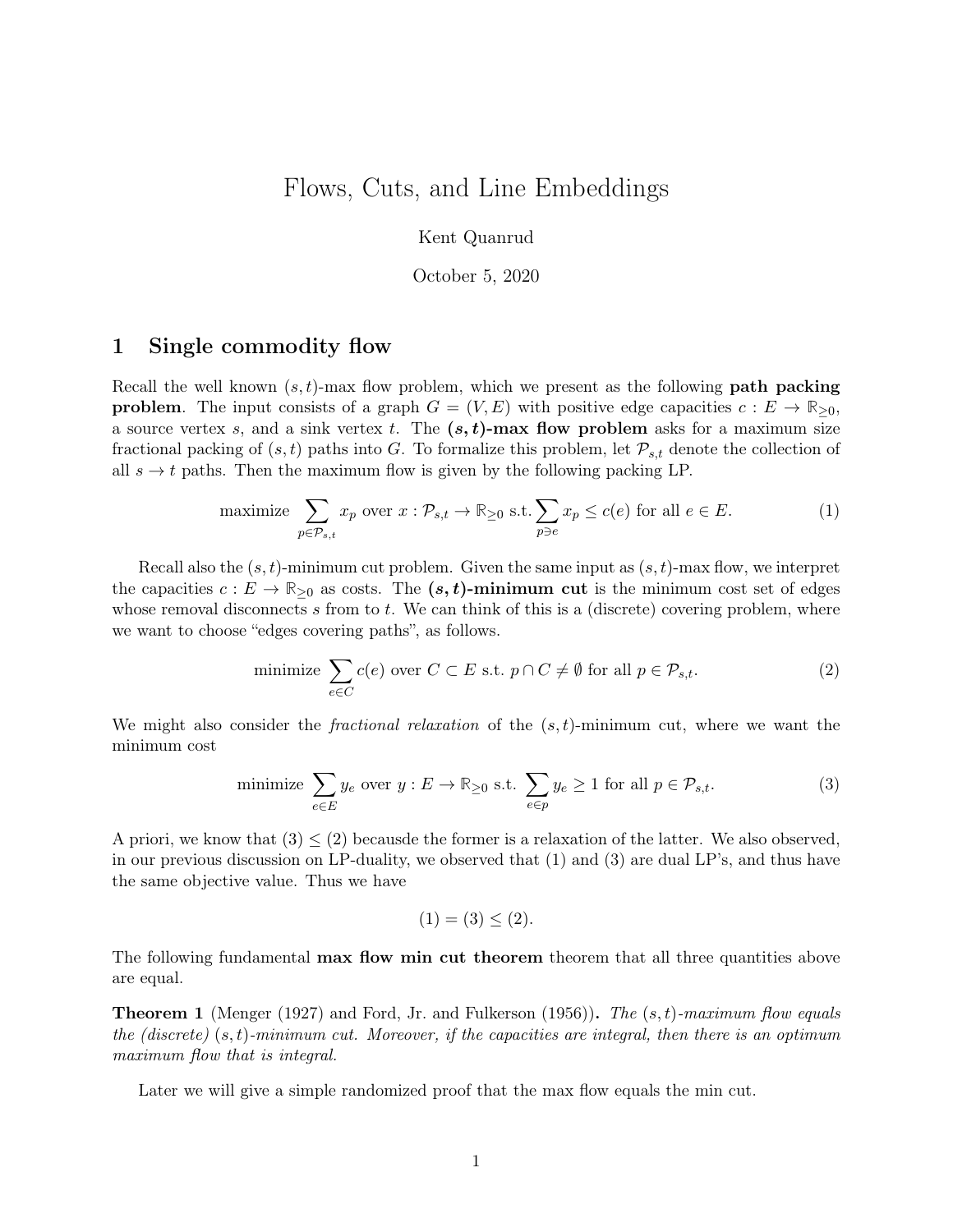# 2 Multicommodity flows and cuts

A natural generalization of  $(s, t)$ -flow is to allow for multiple pairs of terminals. In **multicom**modity flow problems problems, the input consists of a graph  $G = (V, E)$  with edge capacities  $c: E \to \mathbb{R}_{\geq 0}$ , and k terminal pairs  $\{(s_1, t_1), \ldots, (s_k, t_k)\}\$  and scalar demands  $d_1, \ldots, d_k > 0$ . We assume, for the rest of this note, that  $G$  is undirected.<sup>[1](#page-0-1)</sup>

Let us define two problems for the multicommopdity flow setting, analogous to the single commodity problems discussed in [Section 1.](#page-0-0)

## 2.1 Maximum concurrent flow

The maximum concurrent flow problem is to simultaneously route  $\lambda d_i$  units of flow from  $s_i$  to  $t_i$ for every terminal pair  $(s_i, t_i)$ . "Simultaneous" means that each k different flows must share the capacity of the edges. We can write this problem as an LP, except rather than packing paths, we are packing "bundles" of paths  $p = (p_1, \ldots, p_k)$ , where each  $p_i$  is a path from  $s_i$  to  $t_i$ . To formalize this, for each i, let  $\mathcal{P}_i$  be the family of all paths from  $s_i$  to  $t_i$ , and let  $\mathcal{P} = \prod_{i=1}^k \mathcal{P}_i$  be the family of bundles consisting of one path from each family. The maximum concurrent flow problem can be written as

maximize 
$$
\sum_{p \in \mathcal{P}} x_p
$$
 over  $x : \mathcal{P} \to \mathbb{R}_{\geq 0}$  s.t.  $\sum_{p \in \mathcal{P}} x_p \sum_{i:e \in p_i} d_i \leq c(e)$  for all  $e \in E$ .

Note that for  $k = 1$ , this is exactly the "single commodity"  $(s, t)$ -maximum flow problem.

## 2.2 Sparsest cut

In the **sparset cut** problem, the goal is to partition the vertices into  $(S, \overline{S})$  (where  $\overline{S} = V \setminus S$ ) to minimize the ratio

$$
\frac{\sum_{e \in \partial(S)} c(e)}{\sum_{i:s_i \in S, t_i \in \bar{S}} d_i + \sum_{i:t_i \in S, s_i \in \bar{S}} d_i}
$$

.

Here  $0/0$  is interpreted as  $+\infty$ , the worst possible score. Again observe that for.

### <span id="page-1-0"></span>2.3 A multicommodity "max flow min cut"?

We might take  $\{s, t\}$  max-flow min-cut theorem as an inspiration for a similar relation between concurrent flow and sparsest cut. Let us take an LP based approach, starting from the LP for maximum concurrent flow. The *dual* of that packing LP is the following covering LP.

minimize 
$$
\sum_{e} c(e)y_e
$$
 over  $y : E \to \mathbb{R}_{\geq 0}$  s.t.  $\sum_{s,t \in V} d(s,t) \sum_{e \in p(s,t)} y_e \geq 1$  for all  $p \in \mathcal{P}$ .

To interpret this LP, observe that for every  $p \in \mathcal{P}$  and  $s, t \in V$ ,  $\sum_{e \in p(s,t)} y_e$  is the length of the path  $p(s,t)$  w/r/t the edge lengths  $y_e$ . For a fixed vector y, let  $\delta_y : V \times V \to \mathbb{R}_{\geq 0}$  give the shortest path distances  $w/r/t$  y. Then the LP can be written as

minimize 
$$
\sum_{e} c(e)y_e
$$
 over  $y: E \to \mathbb{R}_{\geq 0}$  s.t.  $\sum_{s,t \in V} d(s,t)\delta_y(s,t) \geq 1$ .

 $1$ The problems here can also be formulated for directed graphs, and are also important. However, this note will be about techniques for undirected graphs that do not extend to directed graphs.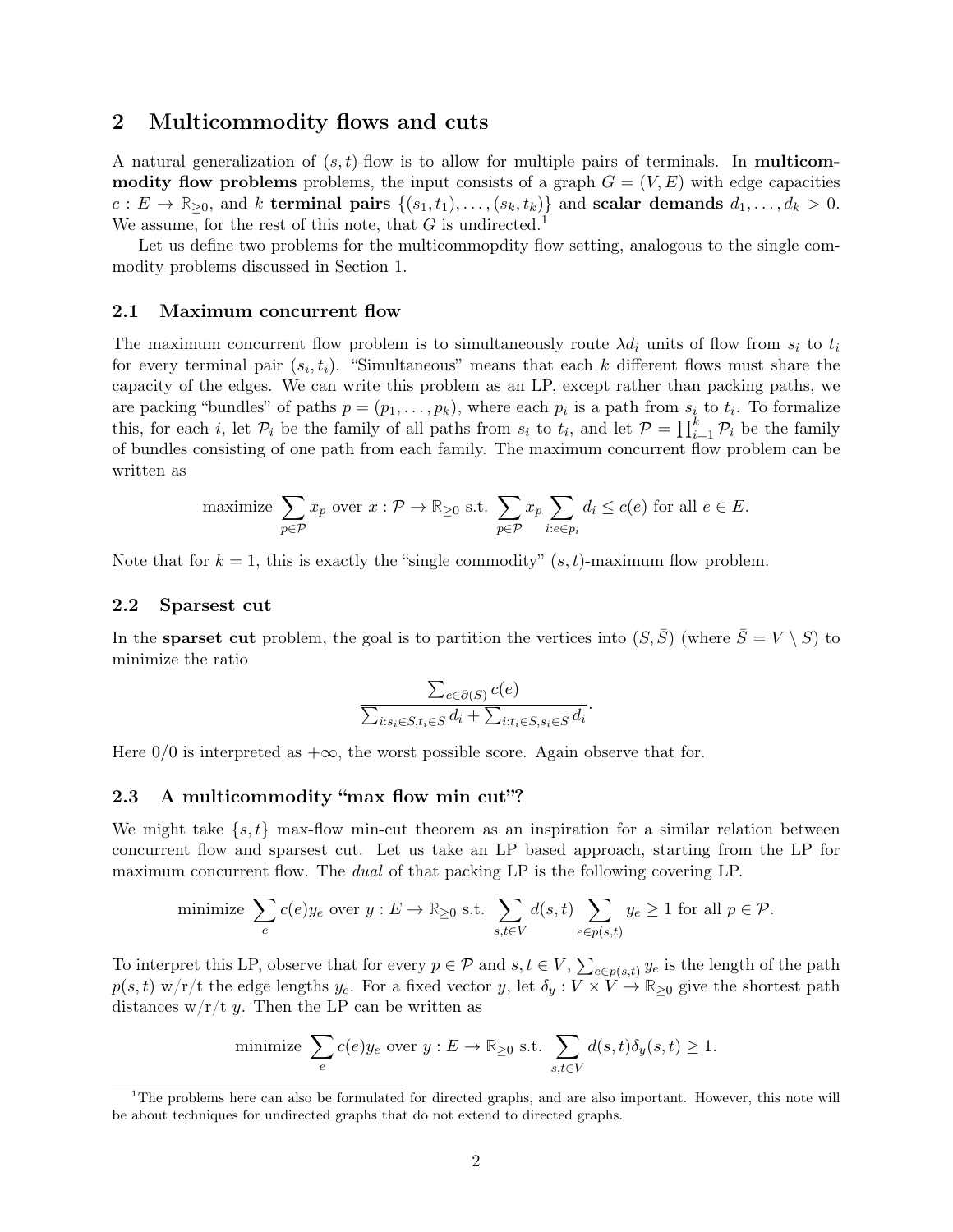Let us consider the special case of *undirected graphs*. In the LP above,  $\delta_y$  gives a metric, and in any optimal solution, we have  $\delta_y(s,t) = y_e$  for any edge  $e = \{s,t\}$ . This allows us to rewrite the LP (again!) as follows. For a metric  $\delta: \binom{V_2}{2}$  $\binom{V}{2}$  and an edge  $e = \{s, t\}$ , let us denote  $\delta(e) = \delta(s, t)$ . Consider the following equivalent LP (for unidrected graphs).

minimize 
$$
\sum_{e} c(e)\delta(e)
$$
 over all metrics  $\delta: E \to \mathbb{R}_{\geq 0}$  s.t.  $\sum_{s,t \in V} d(s,t)\delta(s,t) \geq 1$ .

By scaling, this is equivalent to the following LP.

minimize 
$$
\frac{\sum_{e} c(e)\delta(e)}{\sum_{s,t \in V} d(s,t)\delta(s,t)}
$$
 over all metrics  $\delta: \binom{V}{2} \to \mathbb{R}_{\geq 0}$ . (4)

Finally, we recognize this last LP as a relaxation to the sparsest cut problem. Indeed, any cut  $(S, \overline{S})$ gives rise to a (boring) metric  $\delta_S$  defined by

$$
\delta_S(s,t) = \begin{cases}\n0 & \text{if } s, t \in S \\
1 & \text{if } s \in S \text{ and } t \in \bar{S} \\
1 & \text{if } s \in \bar{S} \text{ and } t \in S \\
0 & \text{if } s, t \in \bar{S}.\n\end{cases}
$$

Let us the value of the LP  $(4)$  the "minimum fractional sparsest cut". We now have the following.

(max. concurrent flow)  $\stackrel{\text{(a)}}{=}$  (min. fractional sparsest cut)  $\stackrel{\text{(b)}}{\leq}$  (min. sparsest cut).

Here (a) applies LP-duality (??). (b) is because minimum fractional sparsest cut is a relaxation of minimum sparsest cut.

Recall that with  $\{s, t\}$  max flow, the maximum flow equals the minimum cut. With concurrent flow, we are consider the multiple-source-sink generalization of  $\{s, t\}$ -max flow. In this sense, we have "max flow  $\leq$  min cut". One might ask if also "min cut  $\leq$  max flow", or more generally, for the smallest factor  $\alpha \geq 1$  such that

(min. sparsest cut)  $\lt \alpha$ (max. concurrent flow).

This is the goal of our discussion today.

# 3 A line embedding proof of the max flow min cut theorem

In this section, we prove the max flow min cut theorem.<sup>[2](#page-0-1)</sup>. Let  $y \in \mathbb{R}^E_{\geq 0}$  be an optimum solution to the minimum fractional cut LP.

We embed the vertices V on the line by assigning values  $\alpha : V \to [0, +\infty)$  as follows. For each vertex v, let  $\alpha_v$  be the length of the shortest  $s \leadsto v$  path w/r/t the edge lengths  $y \in \mathbb{R}^n_{\geq 0}$ . We have  $\alpha_s = 0$ . We also have

$$
\alpha_t = \min_{p \in \mathcal{P}_{s,t}} \sum_{e \in p} y_e \ge 1
$$

because of the LP. Consider the following *random cut*. We pick a value  $\theta \in (0,1)$  uniformly at random. Let  $S = \{v : x_v \le \theta\}$ , and let  $\overline{S} = V \setminus S$ . Since  $\alpha_s = 0$  and  $\alpha_t \ge 1$ ,  $(S, \overline{S})$  is always an  $(s, t)$ -cut.

<sup>&</sup>lt;sup>2</sup>The proof is colorfully illustrated in a video by the author available at  $https://youtu.be/J4yUdABv1tE$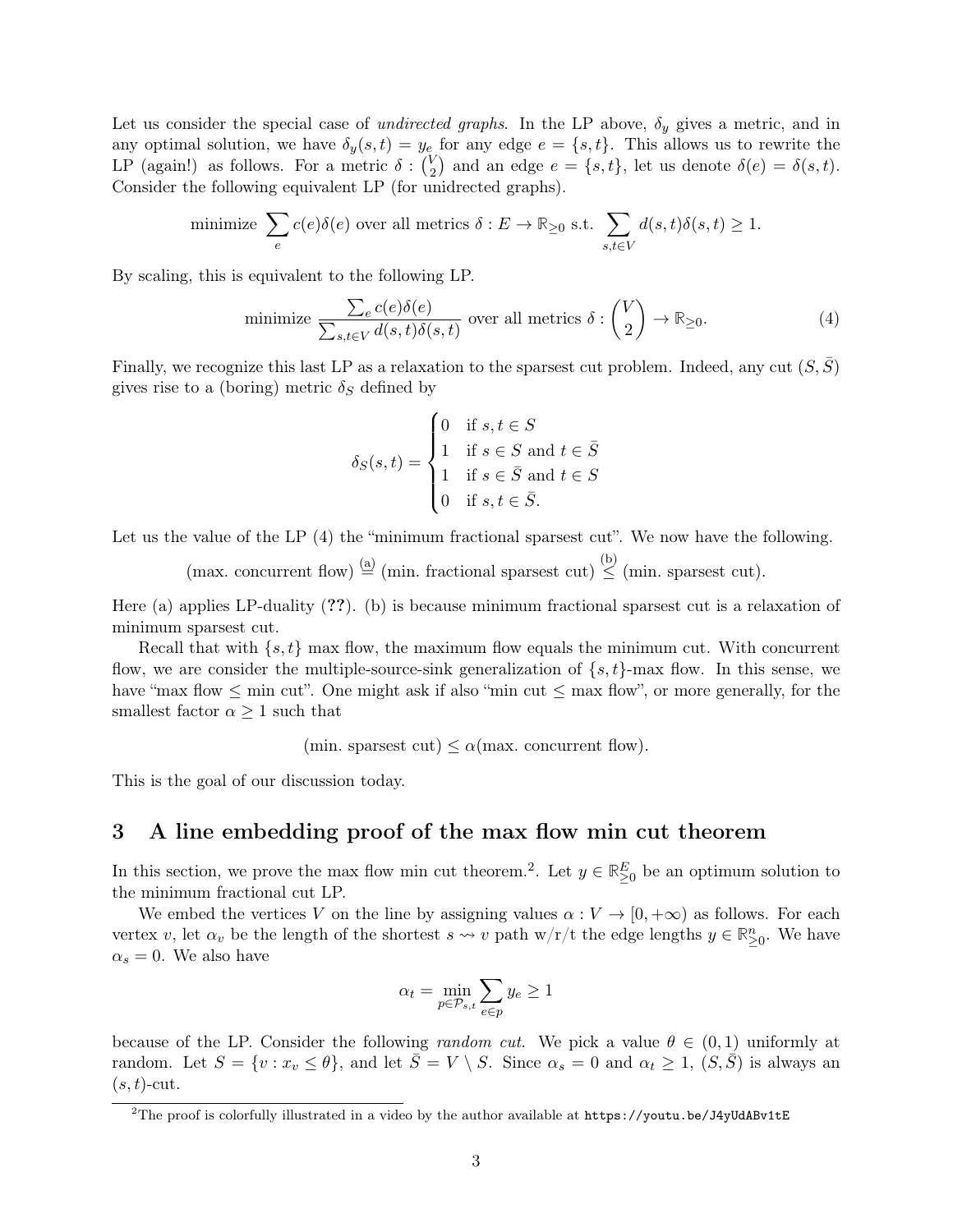Let us bounded the cost of the directed cut from  $S$  to  $\overline{S}$ , in expectation. We have

$$
\mathcal{E}\left[\sum_{e \in \partial^+(S)} c(e)\right] = \sum_{e \in E} c(e)\mathcal{P}\left[e \in \partial^+(S)\right] \le \sum_{e \in E} c(e)y_e = \text{(fractional min cut)}.
$$

Here (c) is by linearity of expectation. (d) is by the following argument. For an edge  $e = \{u, v\}$ ,  $e \in \partial^+(S)$  iff  $\alpha_u \leq \theta \leq \alpha_v$ , which happens with probability  $\leq \alpha_v - \alpha_u$ . But concatenating the shortest path from  $s$  to  $u$  with the edge  $e$ ,

$$
s \stackrel{\alpha_u}{\leadsto} u \stackrel{y_e}{\to} v,
$$

gives a walk of length  $\alpha_u + y_e$ , so  $\alpha_v \leq \alpha_u + y_e$ .

Consider now the inequality obtained above,

$$
E\left[\sum_{e \in \partial^+(S)} c(e)\right] \leq \text{(fractional min cut)}.
$$

We have generated a *randomized (discrete) cut* that is on average no worse then the minimum fractional minimum cut. By the probabilistic method, there exists a value  $\theta$  where the  $(s, t)$ -cut has value at most this average. If not, then the average would have to be higher. This establishes the existence of a minimum cut with value equal to the minimum fractional minimum cut, hence the max flow min cut theorem. To extract the cut, one can simply scan  $\theta$  over the interval  $(0,1)$  and check all  $n-1$  possible cuts. (In fact any  $\theta \in (0,1)$  will work, see Exercise ??.)

A second part of the maximum flow minimum cut theorem asserts that when the capacities are integral, so is the maximum flow. The line embedding proof above does not capture this. However, knowledge of the fact that there is always a discrete cut with the same size as the maximum flow is enough to prove integrality (see Exercise ??).

# 4 A line embedding proof of a multicommodity max-flow min-cut theorem

Recall the (undirected) sparsest cut problem introduced earlier. The input contains an undirected graph  $G = (V, E)$  with positive edge capacities  $c : E \to \mathbb{R}_{\geq 0}$ , k terminal pairs  $(s_1, t_1), \ldots, (s_k, t_k) \in$  $\binom{V}{2}$  $\binom{V}{2}$ , and k scalar demands  $d_1, \ldots, d_k > 0$ . The goal is to partition the vertices into two sets  $(S, \bar{S})$ as to minimize the ratio of the capacities of edges cut to the demands of terminals separated:

minimize 
$$
\frac{\sum_{e \in \partial(S)} c(e)}{\sum_{i:|\{s_i, t_i\} \cap S| = 1} d_i}
$$
 over  $S \subset V$ ,

where  $0/0 = +\infty$ . By observing that each set S induces a simple  $\{0, 1\}$ -cut indicating whether or not two vertices are separated by  $S$ , a linear relaxation of the above problem

minimize 
$$
\frac{\sum_{\{u,v\} \in E} c(u,v)y(u,v)}{\sum_{i=1}^{k} d_i y(s,t)}
$$
 over all metrics

We call this the sparsest metric. By our discussion before, leveraging LP duality, we concluded that

 $(max \text{ concurrent flow}) = (sparest \text{ metric}) \le (sparest \text{ cut})$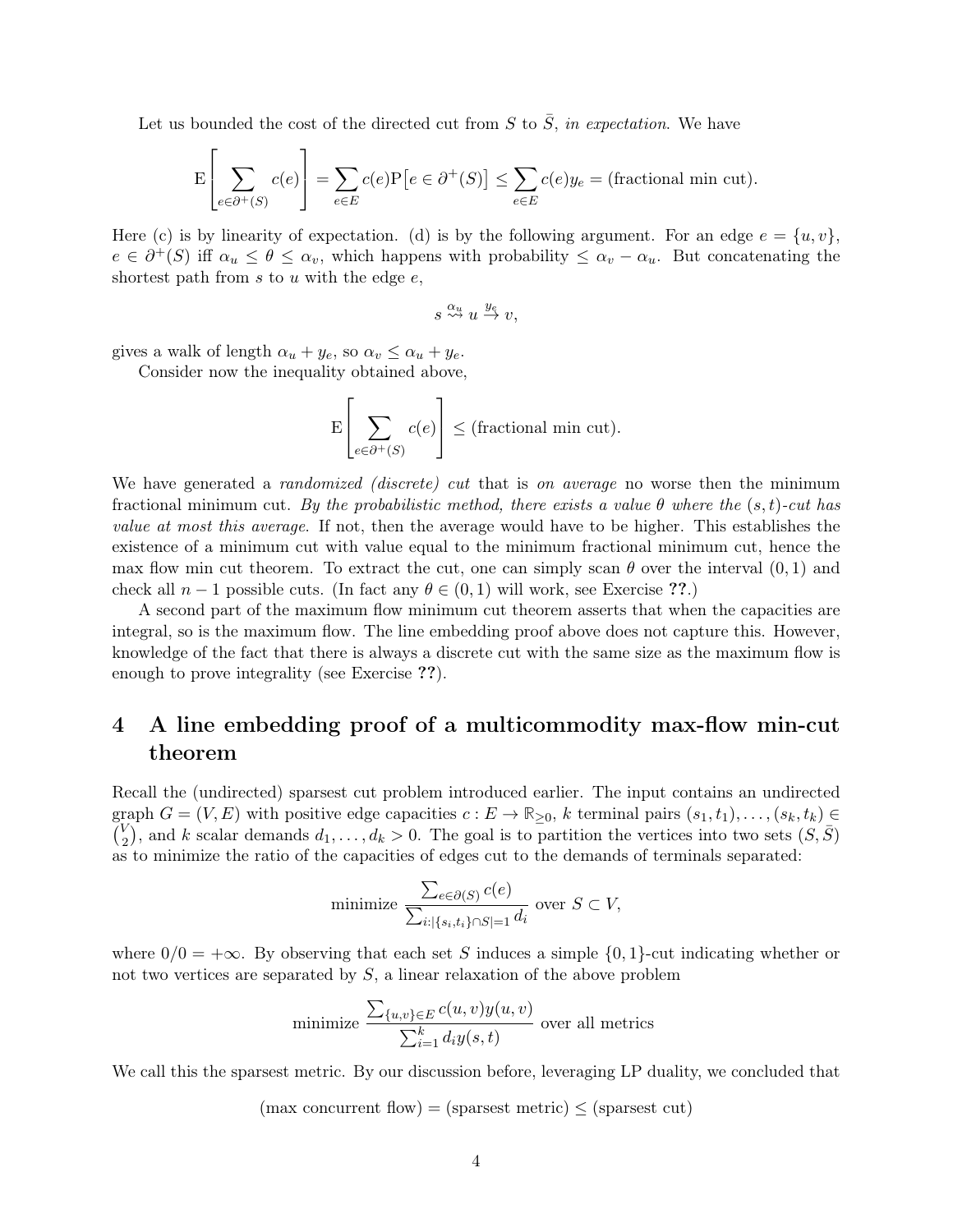The rest of our discussion is dedicated to proving the following converse.

(sparsest cut)  $\leq O(\log(k))$  (max concurrent flow).

This establishes the following approximate max-flow min-cut theorem for multicommodity flows.

**Theorem 2** (Leighton and Rao [\(1999\)](#page-9-2)). For any multicommodity flow instance with k terminal pairs,

$$
(max\;concurrent\;flow) \leq O(log\;k)(sparsest\;cut).
$$

This theorem has a number of applications ranging from approximation algorithms to fast graph algorithms.

## 4.1  $k = 1$

We will prove the multicommodity max-flow min-cut theorem in a similar fashion to the proof of the single-commodity max flow min cut theorem in Section ??. There, we embedded the vertices on a line, based on the distance form the source s with respect to the edge weights produced by the LP. With this in mind, let us consider the sparsest cut problem for the special case where  $k = 1$ . If we inline  $k = 1$  into sparsest cut, we get

minimize 
$$
\frac{\sum_{e \in \partial(S)} c(e)}{1}
$$
 over  $S \subset V$  s.t.  $|\{s_1, t_1\} \cap S| = 1$ .

(As expected, this is the minimum  $\{s_1, t_1\}$ -cut.) The sparsest metric problem becomes

minimize 
$$
\frac{\sum_{\{u,v\}\in E} c(u,v)y(u,v)}{y(s_1,t_1)}
$$
 over all metrics  $y: \binom{V}{2} \to \mathbb{R}_{\geq 0}$ .

Now, let y be the sparsest metric, computed by an LP. Rescaling y, we can assume that  $y(s,t) = 1$ . Then the sparsity of y equals  $\sum_{u,v\in E} c(u,v)y(u,v)$ .

We can repeat the same randomized rounding from Section ??. Pick  $\theta \in (0,1)$  uniformly at random, and let  $S = \{v : y(s, v) \leq 1\}$ . Then S is an  $\{s_1, t_1\}$ -cut, and

$$
\mathcal{E}\left[\sum_{e \in \partial(S)} c(e)\right] \leq \sum_{\{u,v\} \in E} y(u,v)c(u,v).
$$

By the probabilistic method, there is a cut  $(S,\bar{S})$  with sparsity equal to the sparsest metric.

## 4.2 Line embeddings and cuts

Thus  $k = 1$  works out nicely, which is to be expected since it is jsut the single commmodity max flow min cut. What was so special about  $k = 1$ ? Having a single commodity  $(s_1, t_1)$  made it easy to embed the vertices on a line, here by distance from  $s_1$ .

Suppose (by some coincidence) that the sparsest metric y happened to be obtained from a line embedding. That is, there is a mapping  $\alpha : V \to \mathbb{R}$  such that for all  $u, v \in V$ ,

$$
y(u, v) = |\alpha_u - \alpha_v|.
$$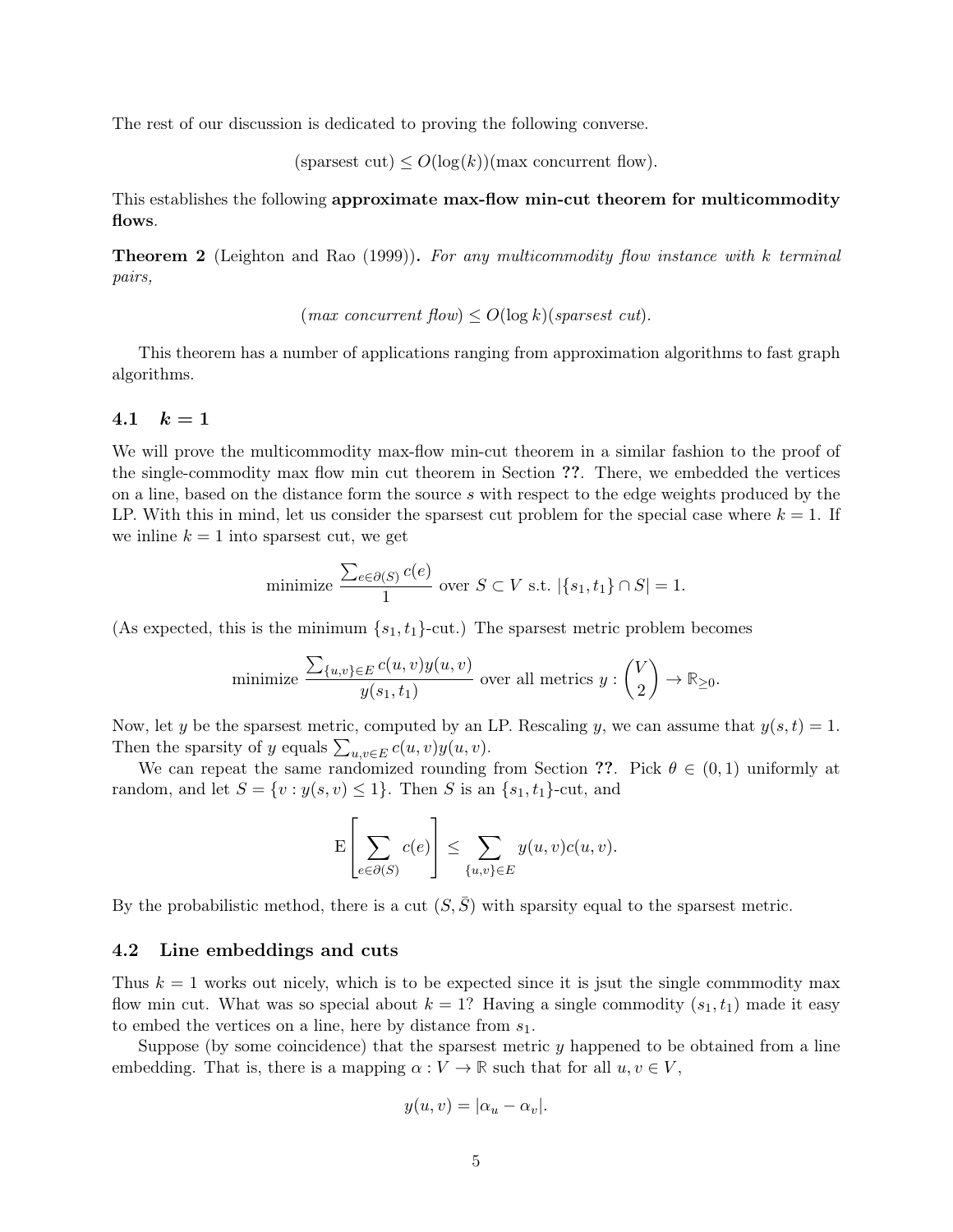Rescaling and reshifting, we may assume that  $\min_u \alpha_u = 0$ , and  $\max_v \alpha_v = 1$ .

Consider the following familiar random cut S. Pick  $\theta \in (0,1)$  uniformly at random, and let  $S = \{u : \alpha_u \leq \theta\}.$  Observe that for each edge  $e = \{u, v\}$ , we have

$$
P[e \in \partial(S)] = |\alpha_u - \alpha_v| = y(u, v).
$$

Thus we can rewrite sparsity of y as

$$
\frac{\sum_{\{u,v\}\in E} c(u,v)y(u,v)}{\sum_{(s_i,t_i)} d_i y(s_i,t_i)} = \frac{\mathbb{E}\Big[\sum_{e\in\partial(S)} c(e)\Big]}{\mathbb{E}\Big[\sum_{i:\|\{s_i,t_i\}\cap S\|=1} d_i\Big]}.
$$

Observe that S can only be one of  $n-1$  different sets  $S_1, \ldots, S_{n-1}$  where  $\emptyset \subsetneq S_1 \subset S_2 \subset S_3 \cdots \subset S_n$  $S_{n-1} \subsetneq V$ . For each i, let  $p_i = P[S = S_i]$ . Then

$$
\frac{\mathrm{E}[e \in \partial(S)c(e)]}{\mathrm{E}\Big[\sum_{i:\{|s_i,t_i\}\cap S|=1}d_i\Big]} = \frac{\sum_{i=1}^{n-1} p_i \sum_{e \in \partial(S)} c(e)}{\sum_{i=1}^{n-1} p_i \sum_{i:\{|s_i,t_i\cap S\}=1}d_i}.
$$

In a weird sense of the word "average", the random cut is good on "average". We want to argue that one of the cuts  $S_i$  is good. Consider the following elementary fact.

**Lemma 3.** Let  $a_1, ..., a_h, b_1, ..., b_h > 0$ . Then

$$
\min_{i} \frac{a_i}{b_i} \le \frac{\sum_i a_i}{\sum_i b_i} \le \max_{i} \frac{a_i}{b_i}.
$$

**Lemma 4.** Let  $y: \begin{pmatrix} 0 \\ 2 \end{pmatrix}$  $\binom{V}{2}$   $\rightarrow$  R be a metric induced by a line embedding. Then one can partition the vertices into two sets  $(S, \overline{S})$  such that

$$
\frac{\sum_{e \in \partial(S)} c(e)}{\sum_{|\{s_i, t_i\} \cap S| = 1} d_i} \leq \frac{\sum_{\{u, v\} \in E} c(u, v) y(u, v)}{\sum_{(s_i, t_i)} d_i y(s_i, t_i)}.
$$

So much for metrics given by line embeddings. How about a metric obtained as a sum of line metrics? Recall that the  $L_1$  metric on  $\mathbb{R}^d$  is defined by

$$
||x - y||_1 = \sum_{i=1}^n |x_i - y_i|.
$$

Suppose y was the L<sub>1</sub>-metric of an embedding  $f: V \to \mathbb{R}^h$ . We can think of this as the sum of h line metrics  $f_1, \ldots, f^h$ . Applying Lemma ?? again, we see that one of these line embeddings, say  $f_j$ , has sparsity no worse then y. From the line embedding  $f_j : V \to \mathbb{R}$ , we can extract a cut with sparsity at most that of  $f_i$ .

**Lemma 5.** Let  $y : \binom{V}{2}$  $\binom{V}{2}$   $\rightarrow$  R be the L<sub>1</sub>-metric over an explicit embedding of X. Then one can partition the vertices into two sets  $(S, S)$  such that

$$
\frac{\sum_{e \in \partial(S)} c(e)}{\sum_{|\{s_i, t_i\} \cap S| = 1} d_i} \le \frac{\sum_{\{u, v\} \in E} c(u, v) y(u, v)}{\sum_{(s_i, t_i)} d_i y(s_i, t_i)}.
$$

To sum up:  $L_1$  metrics can be rounded without loss. We can find an  $L_1$ -metric with sparsity within a factor  $\alpha$  of the sparsest metric y, then we can covert that into an  $\alpha$ -approximate minimum cut.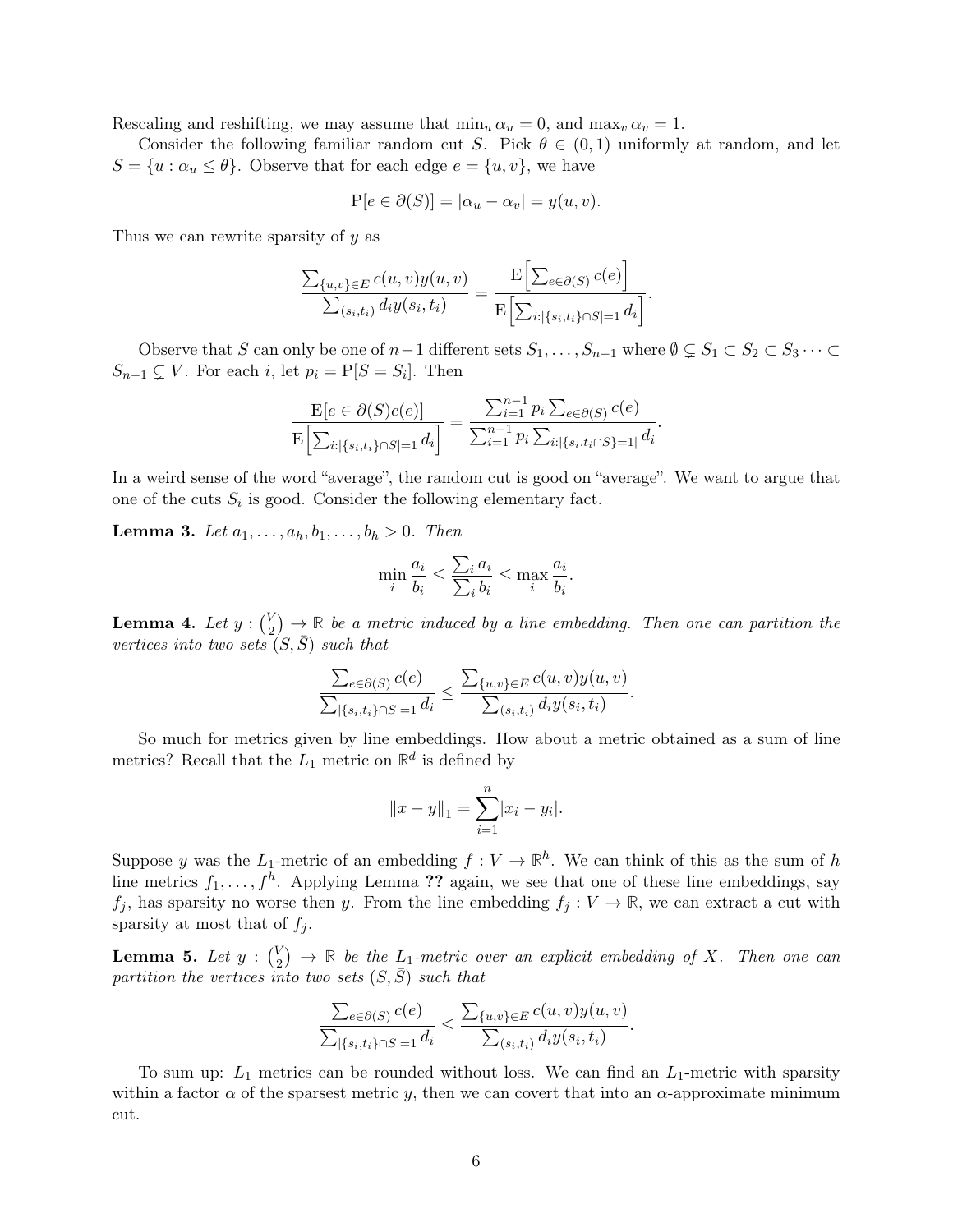random-Frechet $(d : V \times V \to \mathbb{R}_{\geq 0})$ 1. for  $i = 1, ..., \lceil \log |V| \rceil$ A. let  $S_i$  sample each  $v \in V$  independently with  ${\tt probability}$   $2^{-i}$ B. for each  $v \in V$ 1.  $v_i \leftarrow \min_{s \in S_i} y(s, v)$ 

<span id="page-6-0"></span>Figure 1: A O(log n) dimension, randomized Frechét embedding with  $O(\log n)$  distortion in expectation

## 4.3 Bourgain's embedding theorem

**Theorem 6.** Let  $y : \begin{pmatrix} V & 0 \\ 0 & 0 \end{pmatrix}$  $\mathcal{L}_2^V$   $\rightarrow \mathbb{R}_{\geq 0}$  be a metric and  $\delta \in (0,1)$ . For  $h = O(\log(n) \log(1/\delta))$ , one can construct a randomized embedding  $f: V \to \mathbb{R}^h$  such that for all  $u, v \in V$ ,

$$
f(u) - f(v) \le O(\log(1/\delta))y(u, v)
$$

deterministically, and

$$
P[f(u) - f(v) \ge y(u, v)] \ge 1 - \delta.
$$

Corollary 7. Let  $y: \begin{pmatrix} V \\ y \end{pmatrix}$  $\mathbb{R}_2^V$  →  $\mathbb{R}_{\geq 0}$  be a metric and  $\delta \in (0,1)$ . For  $h = O\left(\log^2(n)\right)$ , one can construct a randomized embedding  $f: V \to \mathbb{R}^h$  such that for all  $u, v \in V$ ,

$$
y(u, v) \le f(u) - f(v) \le O(\log n) y(u, v)
$$

deterministically, and

$$
P[f(u) - f(v) \ge y(u, v)] \ge 1 - \delta.
$$

In this section, we consider the randomized algorithm of Linial, London, and Rabinovich [\(1995\)](#page-9-3), which makes algorithmic the embedding of Bourgain [\(1985\)](#page-9-4). The pseudocode is given in [Figure 1.](#page-6-0) The algorithm is extremely simple. We generate  $\lceil \log n \rceil$  coordinates. For  $i = 1, \ldots, n$ , we sample a set  $S_i$  where each point is sampled independently with probability  $1/2^i$ . For each vertex v, we find the distance between  $v$  and (the closest point in)  $S_i$ . This gives the *i*th coordinate of  $v$ .

### 4.3.1 Low-distortion in expectation

Abusing notation, for a vertex  $v$  and coordinate  $i$ , we let  $v_i$  denote the *i*th coordinate of the embedding of v.

<span id="page-6-1"></span>**Lemma 8.** For  $u, v \in V$  and  $i \in \mathbb{N}$ ,  $|u_i - v_i| \leq y(u, v)$ .

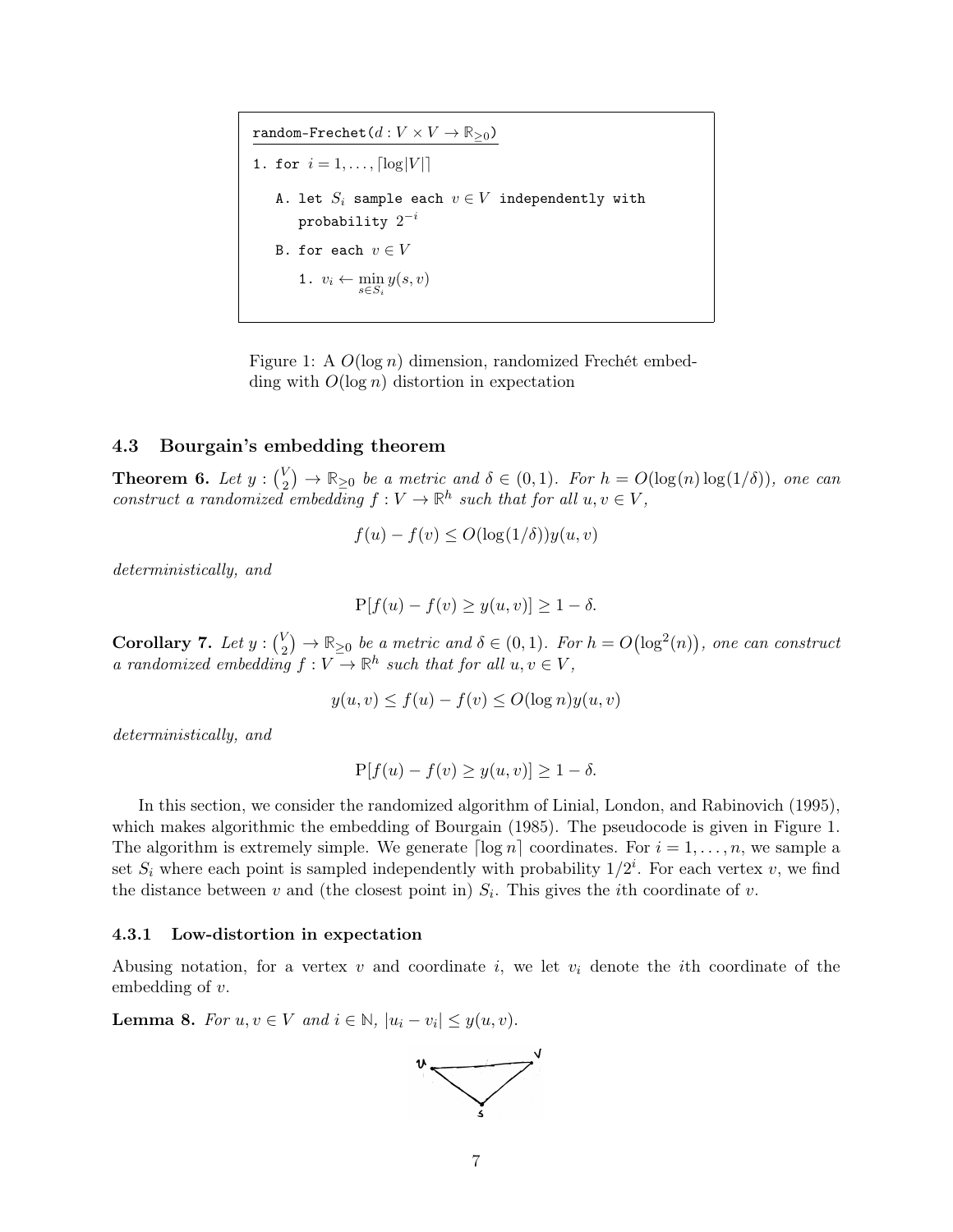

Figure 2: Level sets by distance from a set of points S, encoding one coordinate of a Frechét embedding.

Proof. By the triangle inequality, we have both

$$
y(s | u) - y(s | v) \leq y(u | v)
$$
 and  $y(s | v) - y(s | u) \leq y(u | v)$ .

for all  $s \in S_i$ . . In the second control of the second control of the second control of the second control of the second control

[Lemma 8](#page-6-1) immediate implies the  $||u - v||_1 \le O(\log n)y(u, v)$ , since there are  $O(\log n)$  dimensions and each can contribute at most  $y(u, v)$ . The harder part is showing the lower bound: informally, we want to show that  $||u - v||_1 \geq y(u, v)$ , up to constant factors. This lower bound is too strong; instead, we settle for the same inequality but only in expectation.

**Lemma 9.** For  $u, v \in V$ , we have  $E[\|u - v\|_1] \geq cy(u, v)$  for some constant c.

*Proof.* For ease of notation, let  $\delta = y(u, v)$ . For each i, let  $r_i$  be the minimum length r such that there are at least  $2^i$  points at distance  $\leq r$  from u, and  $2^i$  points at distance  $\leq r$  from v; i.e.,

$$
r_i = \underset{r>0}{\text{arg min}} \{ |\{x : y(u,x) \le r\}| \ge 2^t, |\{x : y(v,x) \le r\}| \ge 2^t \}
$$

We claim that

For each index i, we have

$$
|u_{i+1} - v_{i+1}| \ge (\min\{r_i, \delta/2\} - \min\{r_{i-1}, \delta/2\})
$$

with constant probability  $c > 0$ .

Suppose the above claim holds. Let k be the largest index such that  $r_{k-1} \leq \delta/2$  (for which the claim applies). We have

$$
E[\|u - v\|_1] \ge \sum_{i=0}^k E[|u_{i+1} - v_{i+1}|] \stackrel{(a)}{\ge} c \sum_{i=0}^k (\min\{r_i, \delta/2\} - \min\{r_{i-1}, \delta/2\}) \stackrel{(b)}{\ge} \frac{c\delta}{4},
$$

where (a) applies our claim and (b) is by telescoping sums and recalling that  $r_{k+1} > \delta/2$ .

It remains to prove the claim. We have two cases: (a)  $r_i \leq \delta/2$ , and (b)  $r_{i-1} < \delta/2 \leq r_i$ . We assume without loss of generality that  $r_i$  is defined by u; i.e.,  $|\{x : y(u,c) < r_i\}| < 2^i$ .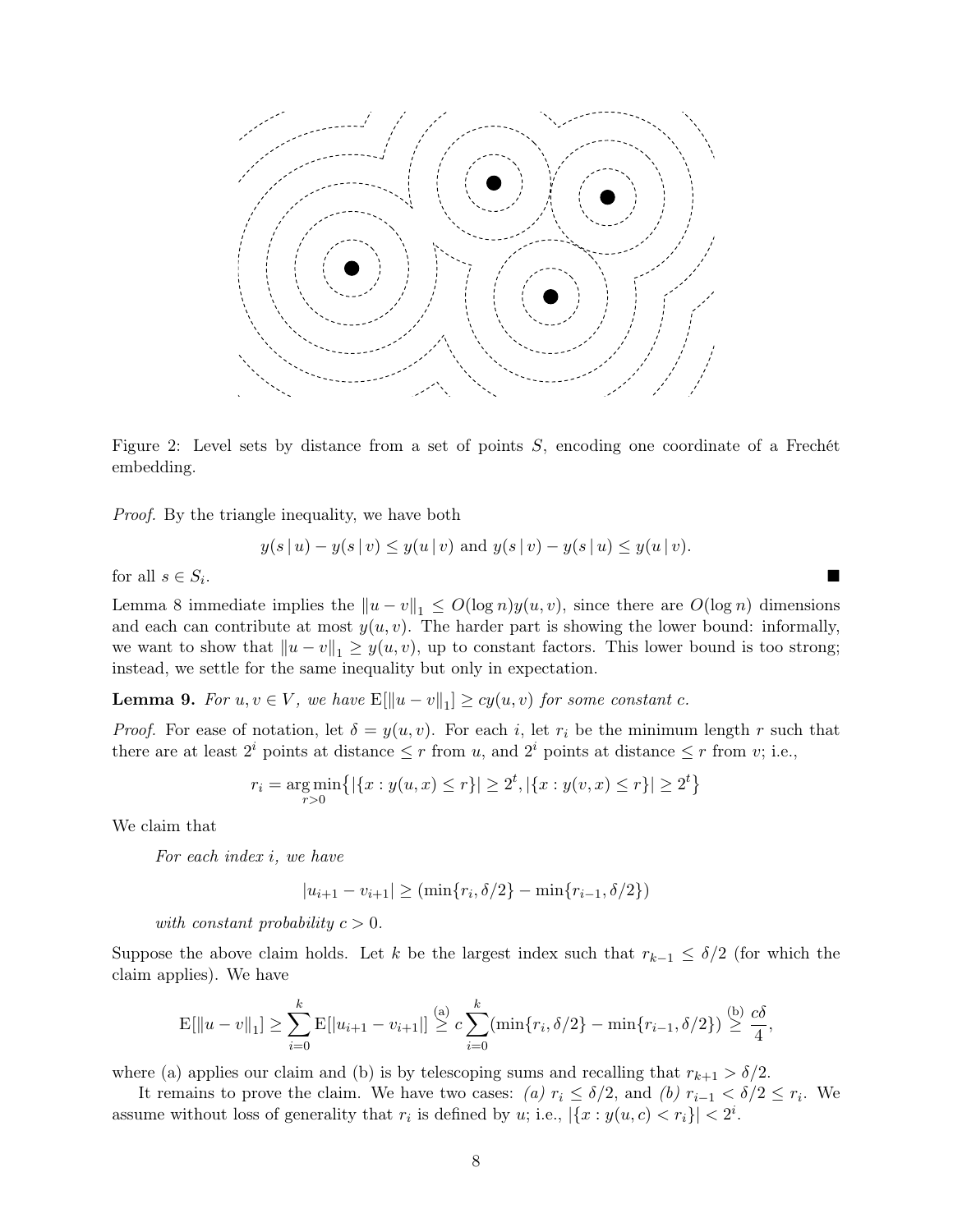**Case 1:**  $r_i \leq \delta/2$ . Let  $U = \{x : y(u, x) < r_i\}$ , and let  $V = \{x : y(v, x) \leq r_{i-1}\}$ . We have  $|U| < 2^i$ and  $|V| \ge 2^{i-1}$ . Since  $r_{i-1} < r_i \le \delta/2$ , U and V are disjoint.



 $S_{i+1}$  samples each point with probability  $2^{-i-1}$ . By direct calculation,  $S_{i+1}$  samples no points from  $U$  with constant probability, and at least one point from  $V$  with constant probability. Since U and V are disjoint, whether any point from U is sampled and whether any point from V is sampled is independent. Thus  $S_{i+1}$  samples a point from V and no points from U simultaneously with some constant probability  $c > 0$ . In this event, we have  $u_{i+1} \geq r_i$  and  $v_{i+1} \leq r_{i-1}$ , so  $u_{i+1} - v_{i+1} \geq r_i - r_{i-1}$ . In expectation, we have

$$
E[|u_{i+1} - v_{i+1}|] \ge c(r_i - r_{i-1}),
$$

as desired.

Case 2:  $r_i > \delta/2 > r_{i-1}$ . Let  $U = \{x : y(u,x) \leq \delta/2\}$  (with  $\delta/2$  in place of  $r_i$ ) and let  $V = \{x : y(u, v) \leq r_{i-1}/2\}.$ 



By the same argument as above, we have that  $S_{i+1}$  samples a point from V and no points in U with some constant probability  $c > 0$ . In this event,  $u_{i+1} - v_{i+1} \ge \delta/2 - r_{i-1}$ .

Theorem 10. randomized-Frechet  $embeds$  V  $into$   $\mathbb{R}^{\lceil \log n \rceil}$  such that

$$
||u - v||_1 \leq [\log n] y(u, v)
$$
 and  $E[||u - v||_1] \geq cy(u, v)$  for all  $u, v \in V$ ,

for some absolute constant  $c > 0$ .

#### Amplification

**Theorem 11.** With probability of error  $1/\text{poly}(n)$ , the average  $O(\log n)$  embeddings produced by  $\texttt{randomized-Frechet} \ \emph{is an embedding } V \ \emph{into} \ \mathbb{R}^{O\left(\log^2 n\right)} \ \emph{such that}$ 

$$
cy(u, v) \le ||u - v||_1 \le C \log(n) y(u, v) \text{ for all } u, v \in V
$$

for absolute constants  $c, C > 0$ .